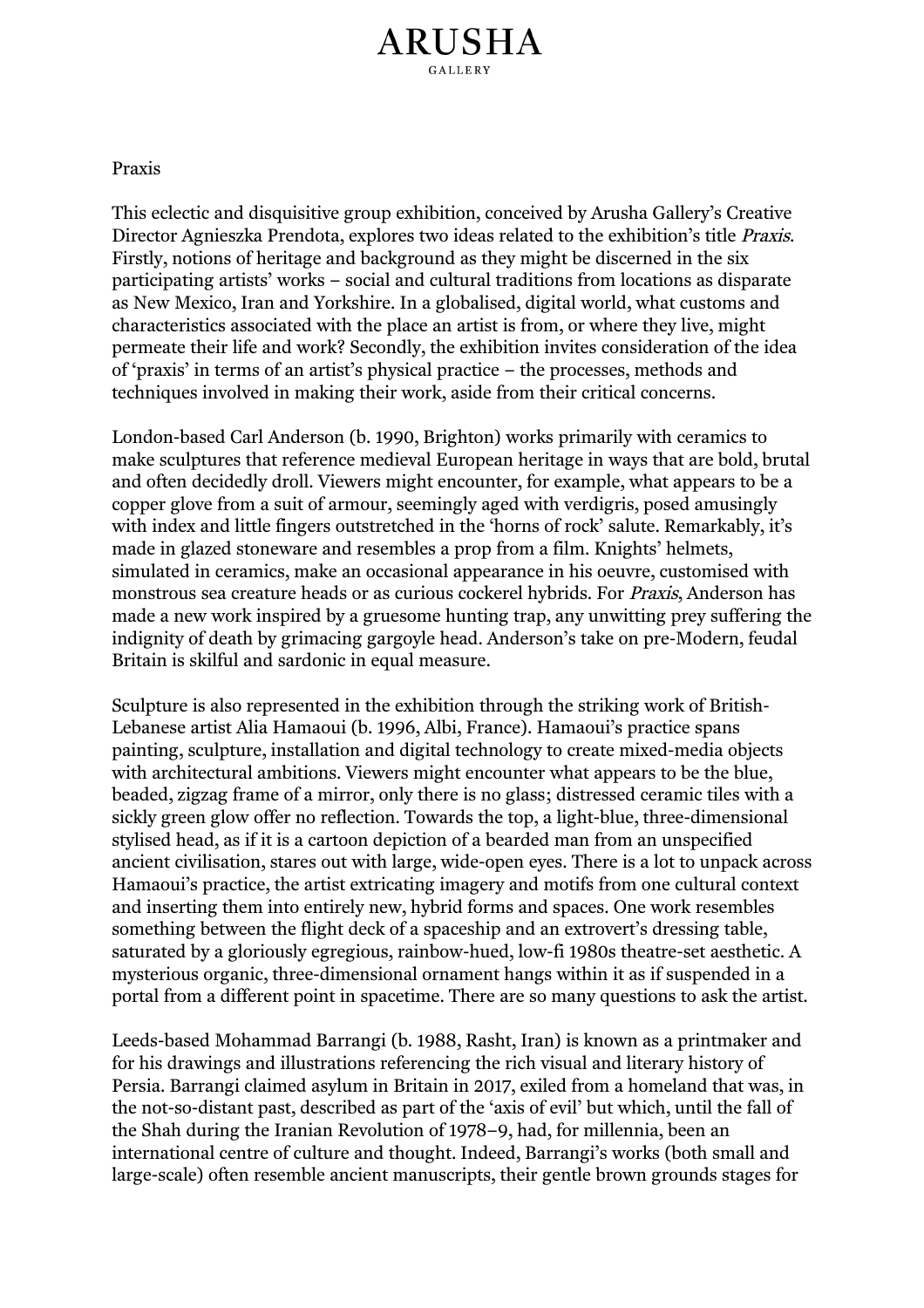lyrical imagery of women in beautiful clothes welcoming owls onto their open palms, or minotaur-headed princes dancing with ballerinas as if in a bullfight. With figures riding on horseback through orange groves and wolves howling to the night from the forest floor, these enchanting scenes are like illustrations of age-old myths and legends overlaid like palimpsests onto the present.

Mythology and modernity are also themes of significance in the practice of Londonbased James Owens (b. 1995, Middlesbrough). Having grown up between Yorkshire and the Cotswolds, Owens partly attributes his fascination with folklore to the time he spent in the Yorkshire fishing village where he visited his grandmother and where his grandfather had been a fisherman. Among the works Owens is presenting in Praxis is the painting Wrap your wings around me, glide me across the water (2022), which depicts a young man holding a sword being taken under the wing of a large swan. The star-filled blue night sky shimmers above a serene lake. While this Wagnerian – perhaps Beowulfian – work could be set almost anytime, A Walk in Peckham Rye (2022) feels distinctly contemporary, two hipsters passing each other as they walk around a pond in a South London park. Colourful, patterned, and with an informal, relaxed painterly language, Owens' intoxicating works are beguiling reveries, wistful tales from the neofolk imaginary.

Things take a darker, more profound turn in the paintings by New Mexico-based Joshua Hagler (b. 1979, Mountain Home, Idaho). In the mixed-media work Book of Hours (Yeso, New Mexico, 1957) (2021), pages have been ripped and collaged from a 1957 catalogue of wind-powered water pumps that the artist found at an abandoned post office in the ghost town of Yeso, New Mexico. In a text about the work, which borrows its title from Rainer Maria Rilke's The Book of Hours, Hagler explains how in New Mexico, one of the poorest states in the USA, 'small isolated communities, often in final stages of neglect and ruin, contrast against the immense geological displays of the natural landscape'. The bible-black abstract painting, resembling an aged and worn leather book cover, speaks of religious devotion, of reflection and prayer for allocated hours in the day. That existential, philosophical questions of faith and mortality are important to Hagler's work is further demonstrated in Out of Existence XIV (2021), a mixed-media work on unstretched canvas that looks like a section of blackened rock from a cave wall, while in The Double (2022) a seated figure appears, among the abstract marks, shapes and forms, to morph into their spirit double.

The late Rosa Lee (b. 1957, Hong Kong; d. 2009, London), is represented in Praxis by a number of works that demonstrate her formalist approach to painting – making striking yet delicate and complicated patterns and shapes by building up intricate, light impasto textures of paint and wax. This she often achieved by using highly patterned stencils. In the painting *Ariadne* (2002), with its orange-red ground like an arid, treacherous, sunbeaten Mediterranean landscape, aquamarine swirls like ribbons evoke the thread that Ariadne gave to Theseus to help him escape the labyrinth. Even in seemingly pure pattern, Rosa Lee's work can suggest a narrative, create an atmosphere, intimate an idea. Sometimes it feels as if we are viewing the subjects up close, other times from a great distance – scale, materiality, shape, colour and light conspiring in myriad ways across her oeuvre.